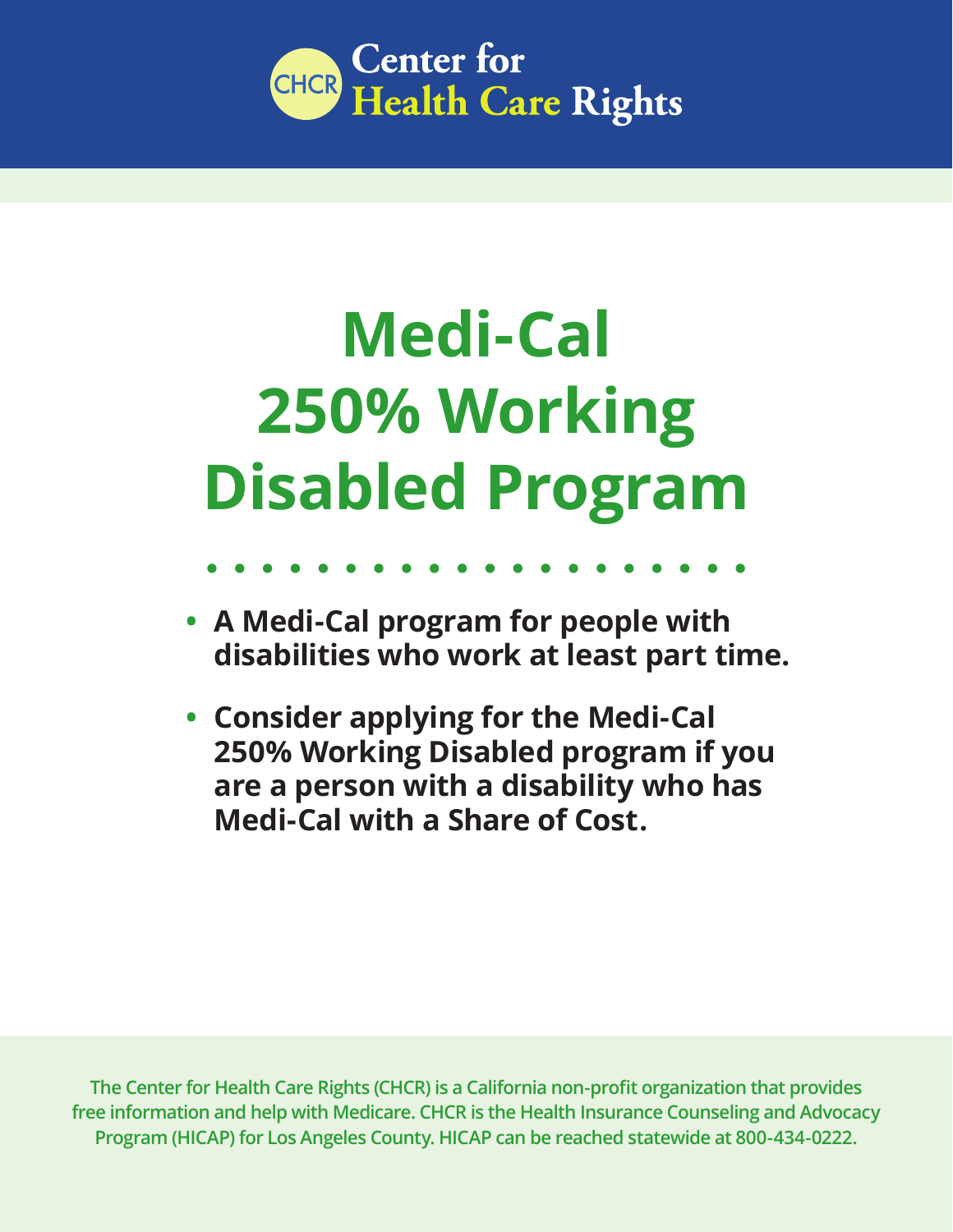## **Who is eligible for the Medi-Cal 250% Working Disabled Program (WDP)?**

**To qualify, you must meet all of these requirements:**

## **1. You meet the federal definition of disability.**

**If you receive any of the disability benefits shown below, you meet this disability requirement.**

- ▶ Social Security Disability Insurance (SSDI)
- SSI Disability
- ▶ State Disability Insurance
- X **Workers' compensation**
- **Private long term disability benefits**

**If your Social Security Disability (SSDI) benefits have converted to Social Security Retirement benefits because you have reached retirement age, you also meet this disability requirement.**

### **2. You have any type of job.**

- ▶ You can work as little as one hour per month.
- X **There is no minimum pay requirement. You can work as little as one hour per month, even if it is for a friend, family member, or neighbor.**
- **3. Your monthly income must be less than the Medi-Cal 250% WDP income limits:**
	- ▶ Single person: **\$2,833 per month**
	- **Married couple:** \$3,815 per month

**Note: Medi-Cal only counts about half of earned income from a job. Therefore, you might be eligible for this program even if your earned income is greater than these income limits if you receive no other income.**

### **4. Your resources (money and property) are not greater than the Medi-Cal resource limits:**

- ▶ \$135,000 for a single person
- ▶ \$195,000 for a married couple

**Note: These resource limits go into effect July 1, 2022. Resources that are not counted toward the Medi-Cal 250% WDP resource limits include:**

- **• One car**
- **• The home you live in and household belongings**
- **• Money in IRS-approved retirement accounts such as IRAs, employer sponsored 401(k) and 403 (b) accounts, and deferred compensation plans.**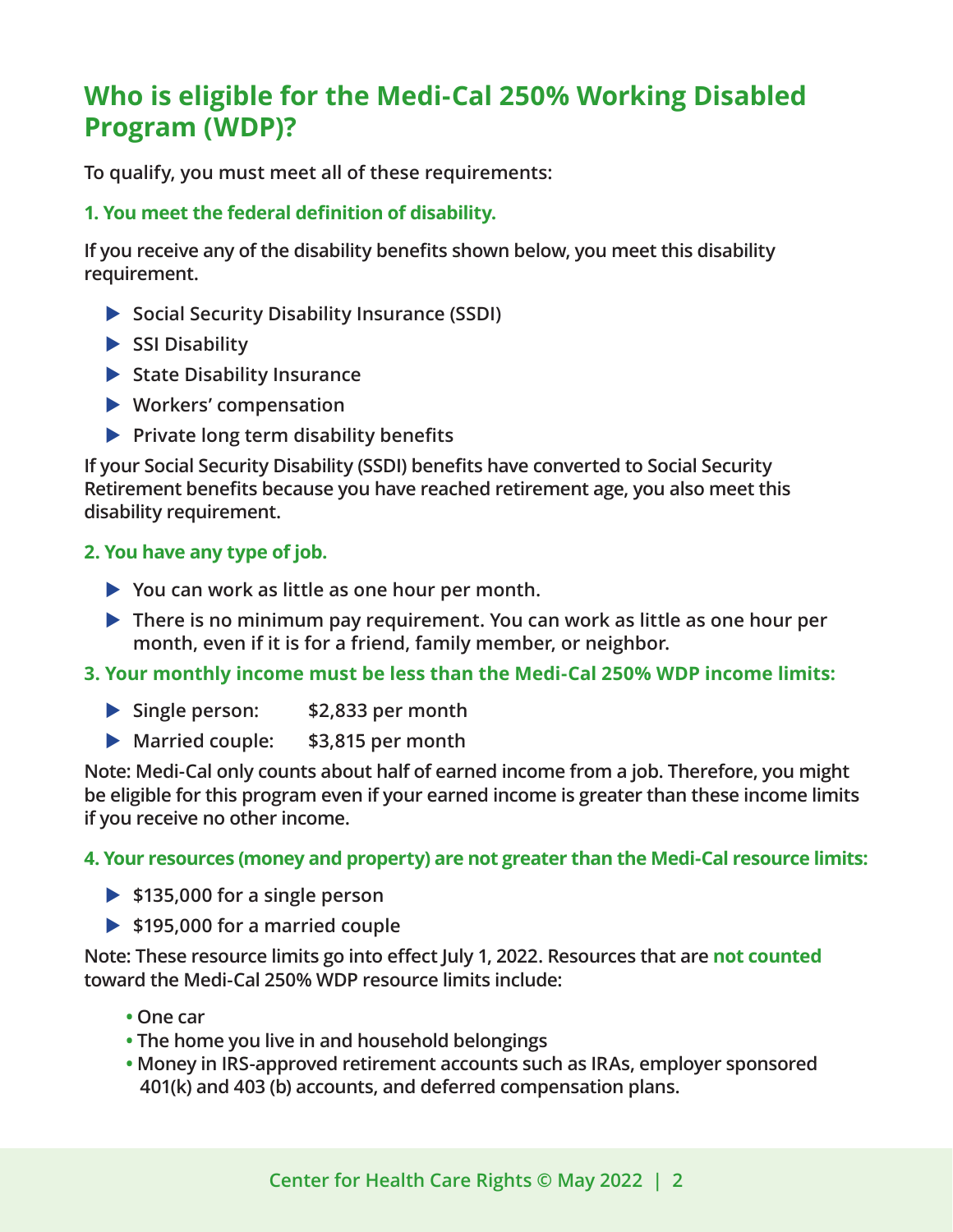## **Does the Medi-Cal 250% Working Disabled Program (WDP) count all of my monthly income?**

- ▶ No, this program does not count income from disability benefits such as:
	- **Social Security Disability Insurance (SSDI)**
	- **SSI Disability**
	- **State Disability Insurance**
- **Workers' compensation**
- **Private long term disability benefits**
- ▶ Other types of income do count toward the Medi-Cal 250% WDP income limits. **This includes income from:**
	- **A job**
	- **Pension**
- **Social Security Retirement benefits**
- **Unemployment benefits**

## **Example**

**Alex is single and receives \$2000 per month in SSDI benefits. He also earns \$500 at his part time job.** 

**Alex is applying for the 250% WDP. Will Medi-Cal count his SSDI benefits as income?**

**No, the SSDI is a disability benefit and is not counted as income.**



## **What type of work qualifies for the Medi-Cal 250% Working Disabled Program?**

- ▶ Any job counts as work, even if you get paid \$1 for one hour of work a month.
- **The employer can be a family member or friend. Here are some examples:** 
	- **grocery shopping**
	- **babysitting**
	- **tutoring or reading**
- **meal preparation**
- **laundry or other housekeeping activities**

# **Do I have to provide proof that I have a job?**

- ▶ Yes, you must provide written proof that you are working.
- ▶ You can submit pay stubs or a letter from your employer. Your employer letter **should include:**
	- **Your name**
	- **Describe your job and the date your job started**
- **How much you earn**
- **The name, address, and phone number of your employer**